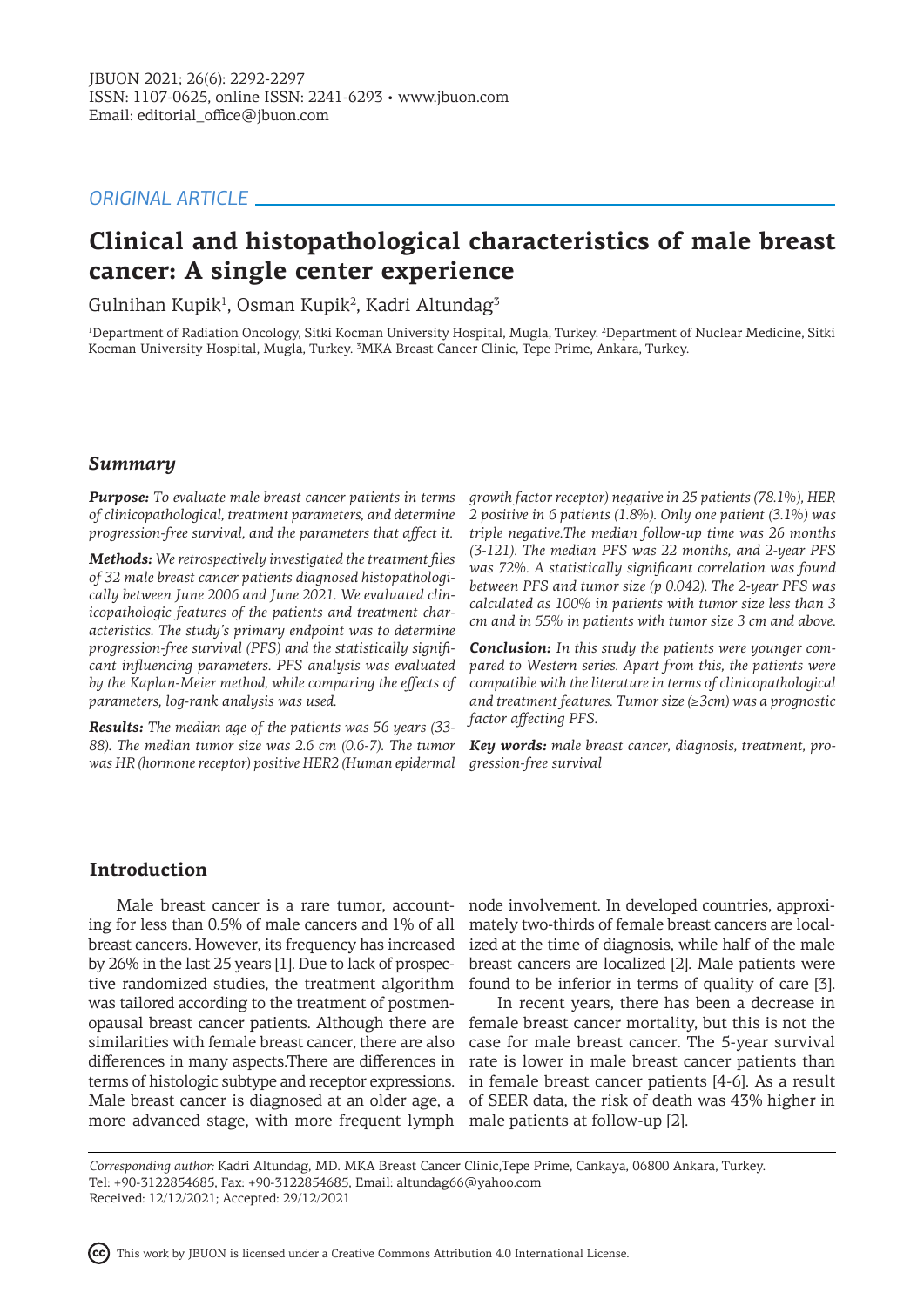There are studies investigating overall survival and affecting parameters in male breast cancer patients. However, there are very few studies that comment on PFS. In our study, male breast cancer patients were evaluated retrospectively in terms of demographic, histological, and treatment characteristics. Parameters affecting PFS were investigated.

### **Methods**

We retrospectively investigated the treatment files of 32 male breast cancer patients diagnosed histopathologically between June 2006 and June 2021. We evaluated patient characteristics (age, body mass index/BMI, blood group,comorbidity, family history), tumor characteristics (size, location,histology, hormonal receptors, location, stage), and treatment characteristics (type of surgery,

**Table 1.** Patient and tumor characteristics

|                                         | N 32 (%)    |                           | N 32 (%)           |
|-----------------------------------------|-------------|---------------------------|--------------------|
| Median age (range)                      | 56 (33-88)  | Grade, n (%)              |                    |
| Median BMI (range)                      | $27(21-34)$ | 1                         | 1(3.1)             |
| Blood group, n (%)                      |             | 2                         | 16(50)             |
| 0                                       | 6(18.8)     | 3                         | 13(40.6)           |
| A                                       | 8(25)       | Unknown                   | 2(6.3)             |
| $\, {\bf B}$                            | 7(21.9)     | Receptor status, n (%)    |                    |
| AB                                      | 5(15.6)     | Estrogen receptor         |                    |
| Unknown                                 | 6(18.8)     | Negative                  | 1(3.1)             |
| Handedness, n (%)                       |             | Positive                  | 31(96.9)           |
| Right handed                            | 28(87.5)    | Progesterone receptor     |                    |
| Left handed                             | 1(3.1)      | Negative                  | 3(9.4)             |
| Ambidextrous                            | 1(3.1)      | Positive                  | 29(90.6)           |
| Unknown                                 | 2(6.3)      | HER2 receptor, n (%)      |                    |
| Comorbidity, n (%)                      |             | Negative                  | 26(81.2)           |
| Yes                                     | 10(31.2)    | Positive                  | 6(18.8)            |
| No                                      | 22(68.8)    | Triple -                  | 1(3.1)             |
| History of previous radiotherapy, n (%) |             | Androgen receptor, n (%)  | 1(3.1)             |
| Yes                                     | 2(6.3)      | Median tumor size (range) | $2.6$ cm $(0,6-7)$ |
| No                                      | 30(94)      | T, n (%)                  |                    |
| Family history of cancer, n (%)         |             | 1                         | 11(34.4)           |
| Yes                                     | 2(6.3)      | 2                         | 16(50)             |
| No                                      | 30(93.7)    | 3                         | 1(3.1)             |
| Family history of breast cancer, n (%)  |             | $\overline{4}$            | 4(12.5)            |
| Yes                                     | 5(15.6)     | N, n (%)                  |                    |
| No                                      | 27(84.4)    | 0                         | 13(40.6)           |
| Breast cancer laterality, n (%)         |             | 1                         | 10(31.3)           |
| Right                                   | 11(34.4)    | 2                         | 6(18.8)            |
| Left                                    | 20(62.5)    | 3                         | 3(9.4)             |
| Bilateral                               | 1(3.1)      | M, n (%)                  |                    |
| Region, n (%)                           |             | 0                         | 23(71.9)           |
| Upper inner quadrant                    | 1(3.1)      |                           | 9(28.1)            |
| Upper outer quadrant                    | 2(6.3)      | Metastatic sites, n (%)   |                    |
| Lower outer quadrant                    | 7(21.9)     | Bone                      | 3(9.4)             |
| Lower inner quadrant                    | 1(3.1)      | Lung                      | 4(12.5)            |
| Retroareolar                            | 21(65.6)    | Bone +lung                | 2(6.3)             |
| Histology, n (%)                        |             | <b>Stage</b>              |                    |
| IDC                                     | 25(78.1)    | 1                         | 7(21.9)            |
| ILC                                     | 1(3.1)      | 2                         | 7(21.9)            |
| $\mathrm{IDC+ILC}$                      | 1(3.1)      | 3                         | 9(28.1)            |
| Papillary                               | 4(12.5)     | 4                         | 9(28.1)            |
| Mucinous                                | 1(3.1)      |                           |                    |

IDC: infiltrative ductal carcinoma; ILC: infiltrative lobular carcinoma; HER2: Human epidermal growth factor receptor 2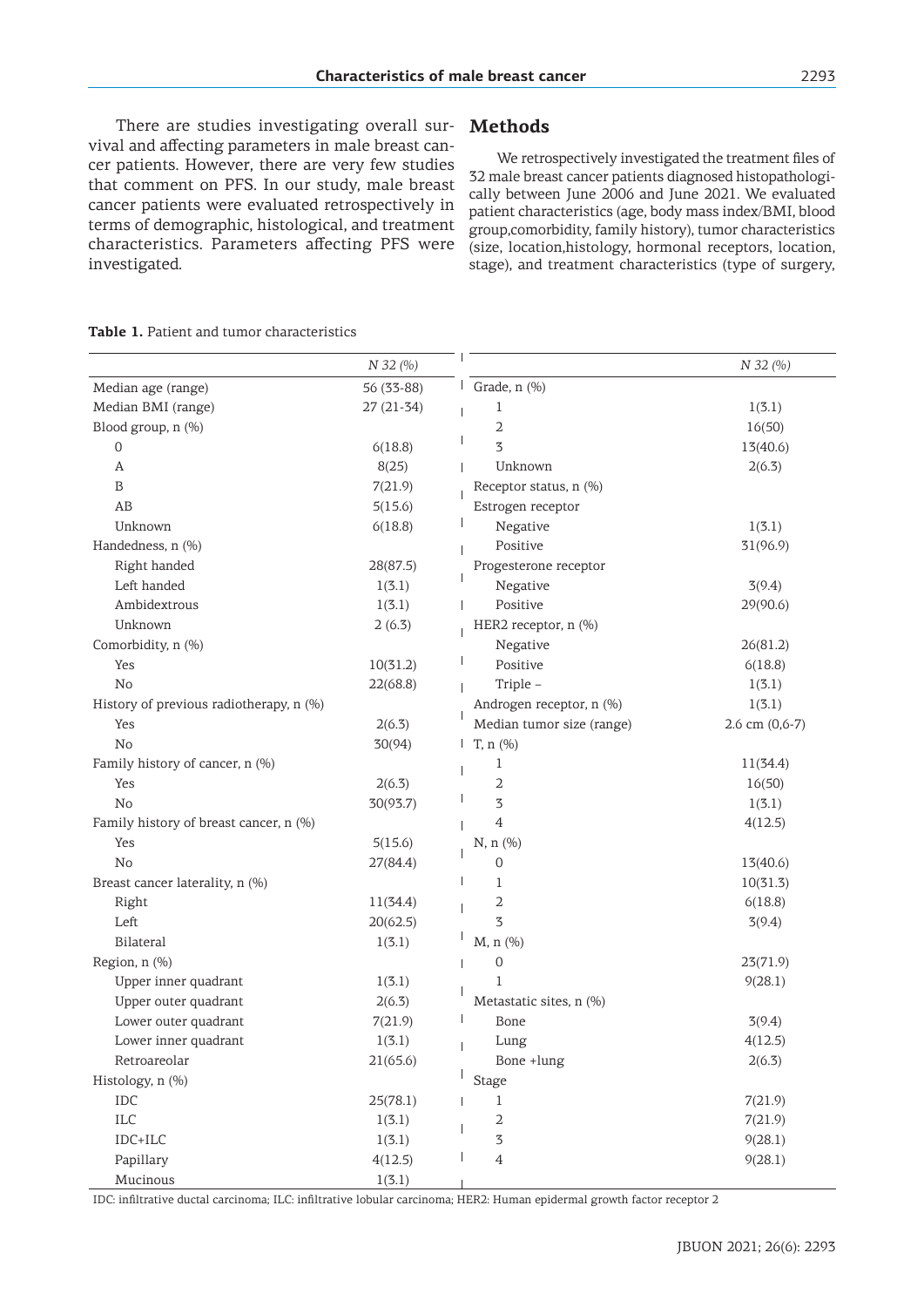radiotherapy (RT), chemotherapy, and endocrine treatment). The American joint committee on cancer (AJCC, 8<sup>th</sup>, edition) TNM classification was used for staging.

 Adjuvant curative radiotherapy was applied in patients with tumors larger than 5 cm and/or positive lymph nodes after mastectomy. RT was applied with tangential fields to the whole chestwall. The median dose to the chestwall was 50 Gy. Also, a median total dose of 50 Gy was applied to regional lymphatics when indicated. Palliative radiotherapy of 30 Gy was given to patients with bone metastasis.

The primary endpoint of the study was to determine the progression-free survival (PFS) and the statistically significant influencing parameters. PFS was defined as the time between the date of diagnosis and the date of any failure. PFS analysis was evaluated by the Kaplan-Meier method. The results were evaluated at a 95% confidence interval and  $p < 0.05$  significance level. While comparing the effects of parameters such as age, BMI, blood group, tumor size, histology, grade, hormonal receptors, log-rank analysis was used. SPSS 22 software was used for statistical analysis and graphics.

#### **Results**

The median age of the patients was 56 years (33-88). Median BMI was 27 (21-34). The blood group of 8 patients was A, 7 patients had B, 6 patients had 0, and 5 patients had AB. Twenty-eight patients were right-handed, one patient was lefthanded, one patient was amphidextrous.Ten patients had a comorbid disease. One patient had a history of gynecomastia. One of the patients had previous radiotherapy for Hodgkin's disease, and the other had a history of radiotherapy for thymoma. Twenty patients had a family history of cancer. Five of them had a family history of breast cancer. While the tumor was in the right breast in 11 patients (34.4%), it was in the left breast in 20 patients (62.5%), one patient (3.1%), had bilateral breast cancer. The tumor was located retro areolar in 21 patients (65.6%). Patient and tumor characteristics are given in Table 1.

The histopathological diagnosis was made with fine-needle aspiration biopsy/FNAB in 3 patients (9.4%), trucut biopsy in 16 patients (50%), incisional biopsy in 6 patients (18.8%), and excisional biopsy in 3 patients (9.4%). The pathology of the tumor was infiltrative ductal carcinoma in 25 patients (78.1%), papillary carcinoma in 4 patients (12.5%), infiltrative lobular carcinoma/ILC in one patient (3.1%), mixed (infiltrative ductal carcinoma + infiltrative lobular carcinoma) in one patient (3.1%), and mucinous carcinoma in one patient (3.1%). The tumor was histopathologically grade 2 in 16 patients (50%), grade 3 in 13 (40.6%), and grade 1 in one patient (3.1%).

The median tumor size was 2.6 cm (0.6-7). The tumor was estrogen receptor/ER positive in 31 patients (96.9%) and ER negative in one patient (3.1%).Twenty-nine patients (90.6%) were progesterone receptor/PR positive, and 3 patients (9.4%) were PR negative. Six patients (18.8%) had human epidermal growth factor receptor/HER2 positive, and 26 (78.8%) had HER 2 negative. Only one patient (3.1%) was triple-negative.

Modified radical mastectomy/MRM and axillary dissection/AD were performed in 20 patients (62.5%), MRM and sentinel lymph node dissection/ SLND in 2 patients (6.3%), Radical mastectomy/RM was performed in 3 patients (9.4%) and simple mastectomy/SM in 3 patients (9.4%). Lymph node metastases were present in 19 patients (59.4%). Nine patients (28.1%) had distant metastases at the time of diagnosis. Three patients had bone metastases, 4 patients had lung metastases, 2 patients had bone and lung metastases. The stages of the patients according to AJCC, 8th edition are given in Table 1.

Adjuvant chemotherapy was administered to 13 patients (40.6%), while chemotherapy was administered to 6 patients (18.8%) due to metastatic disease.Tamoxifen was administered to 31 patients (96.9%). Sixteen patients (50%) received curative radiotherapy, and 2 patients (6.3%) received pal-

**Table 2.** Treatment characteristics

|                     | n(%)      |
|---------------------|-----------|
| Biopsy type         |           |
| <b>FNAB</b>         | 3(9.4)    |
| Trucut              | 16 (50)   |
| <i>incisional</i>   | 6(18.8)   |
| Excisional          | 3(9.4)    |
| None                | 4(12.5)   |
| Surgery type        |           |
| $MRM+AD$            | 20(62.5)  |
| MRM+SLND            | 2(6.3)    |
| <b>RM</b>           | 3(9.4)    |
| <b>SM</b>           | 3(9.4)    |
| None                | 4(12.5)   |
| Chemotherapy        |           |
| None                | 13 (40.6) |
| Adjuvant            | 13 (40.6) |
| Metastatic          | 6(18.8)   |
| Endocrine treatment |           |
| Tamoxifen           | 31 (96.9) |
| None                | 1(3.1)    |
| Radiotherapy        |           |
| Curative            | 16 (50)   |
| Palliative          | 2(6.3)    |
| None                | 14 (43.8) |

FNAB: fine needle aspiration biopsy; MRM: modified radical mastectomy; AD: axillary dissection; SLND: sentinel lymph node dissection; RM: radical mastectomy; SM: simple mastectomy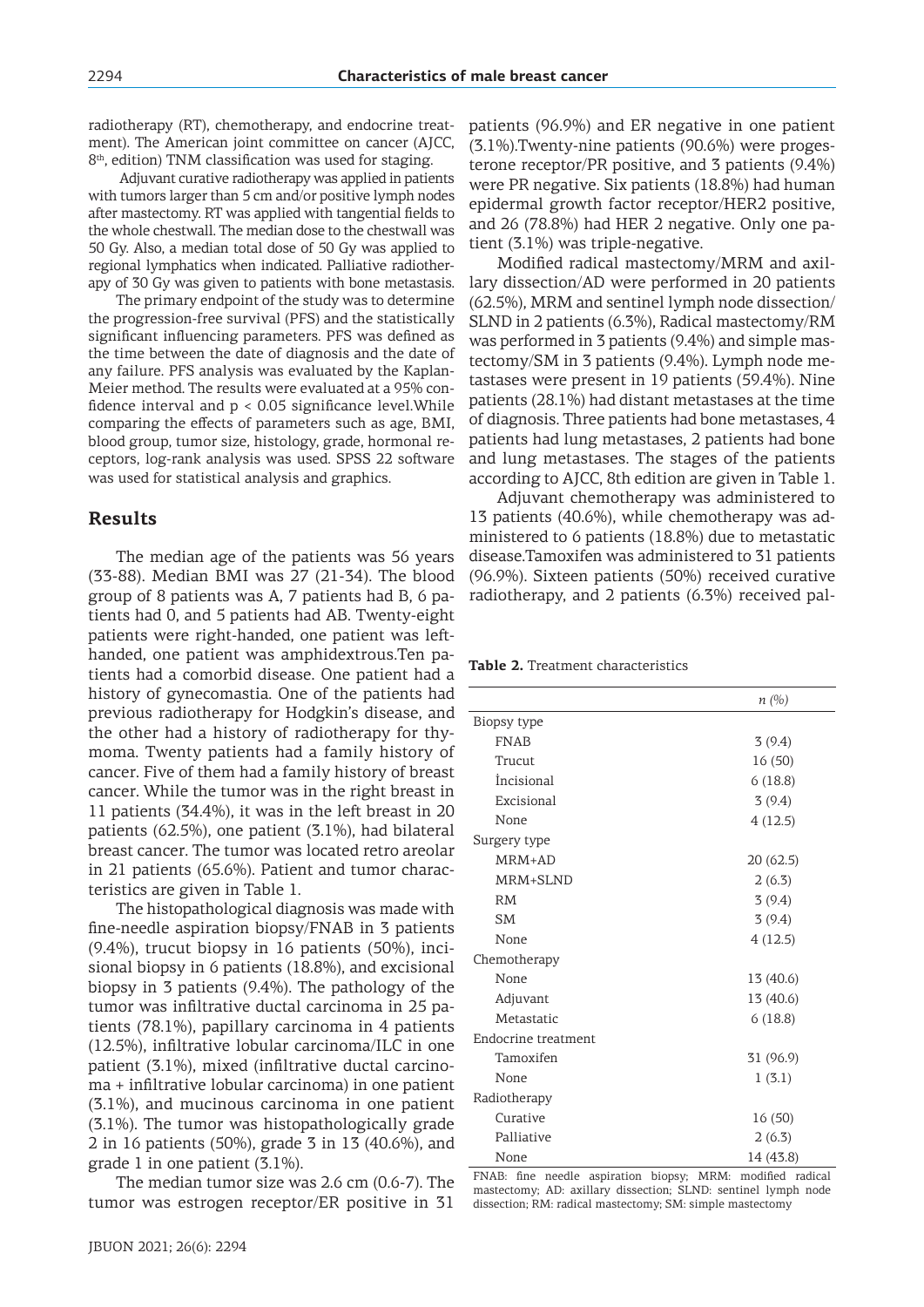liative radiotherapy. Treatment characteristics are included in the routine breast cancer screening shown in Table 2.

The median follow-up time was 26 months (3- 121).During this period, local-regional recurrence developed in 3 patients and visceral recurrence in 5 patients. During follow-up, secondary neoplasm (lung cancer) developed in 2 patients.

The median PFS was 22 months and 2-year PFS was 72%. A statistically significant correlation was found between PFS and tumor size (p 0.042). The 2-year PFS was calculated as 100% in patients with tumor size less than 3 cm, and 55% in patients with tumor size 3 cm and above (Figure 1).

#### **Discussion**

In our study, the median patient age was 56 years, which is approximately 10 years younger than stated in the literature. In the literature, the median age is 67 in male breast cancer patients and 62 in female breast cancer patients [7, 8]. In our country, female breast cancers are also seen at a younger age compared to western countries [9].

Family history, estrogen, and androgen imbalance lie in the etiology. Their frequency increases in conditions such as Klinefelter syndrome, obesity, gynecomastia, cirrhosis, and a previous history of radiotherapy to the chestwall [10]. In our study, 5 patients had a family history of breast cancer, one patient had gynecomastia, and 2 patients had a history of radiotherapy to the chestwall. It may be beneficial for patients in the risk group to be



**Figure 1.** Kaplan-Meier curve for PFS by size (≥3 cm vs <3 cm).

programs in women.

ABO blood type has been associated with several malignancies such as gastric and pancreatic cancer; however, the relationship between the ABO blood group and breast cancer risk or survival is inconsistent [11]. The type, grade, stage, and hormonal status of breast cancer showed no significant associations with the ABO blood group [12]. There is no study in the literature on the relationship between blood group and breast cancer in male patients only, and it is not possible to comment because the number of patients is small. There was no difference between blood groups in our study either.

In the literature, the rate of carcinoma *in situ* was approximately 10%, and the rate of infiltrating ductal carcinoma approximately 85%. Infiltrative lobular carcinoma, which is the second most common in women, is rare in men due to lack of breast tissue. Unlike women, papillary carcinoma is the second most common in men [13,14]. In our study, IDC was observed in 78.1%, papillary carcinoma in 12.5% of the patients, and ILC was seen in one patient (3.1%).

In recent years, mastectomy rates have decreased and breast-conserving surgery rates have increased in female breast cancer patients. Conversely, there was an increase in mastectomy rates in male breast cancer patients [15]. This is due to reasons such as lack of breast tissue in male patients, the tumor being around the nipple-areola, and the inability to obtain a safe surgical margin [16]. In our study 66% of the patients complained of retro areolar mass, and all patients underwent mastectomy. Since axillary lymph node metastases are common in male breast cancer patients, the most frequently applied surgical method was MRM. In the studies, no difference was found between mastectomy and breast-conserving surgery in terms of disease-free survival and overall survival in male patients. Thus, it is recommended that lumpectomy be performed more frequently [17]. However, more prolonged survival with mastectomy has been demonstrated in the T4 or N+,M0 patient group [18].

Compared to female patients, the rate of ER and PR positivity is higher in male patients. In male breast cancer, the tumor is usually ER and PR +, and triple negative ratio is unilateral [2]. In our study, the tumor was 97% ER+, 91% PR +, and it was triple negative in only one patient. The tumor was unilateral in 97% of the patients and bilateral in only one patient. Our findings are compatible with the literature.

In our study, adjuvant radiotherapy was delivered to 16 patients (50%). Adjuvant curative radiotherapy was applied in tumors larger than 5 cm and/ or positive lymph nodes after mastectomy. In the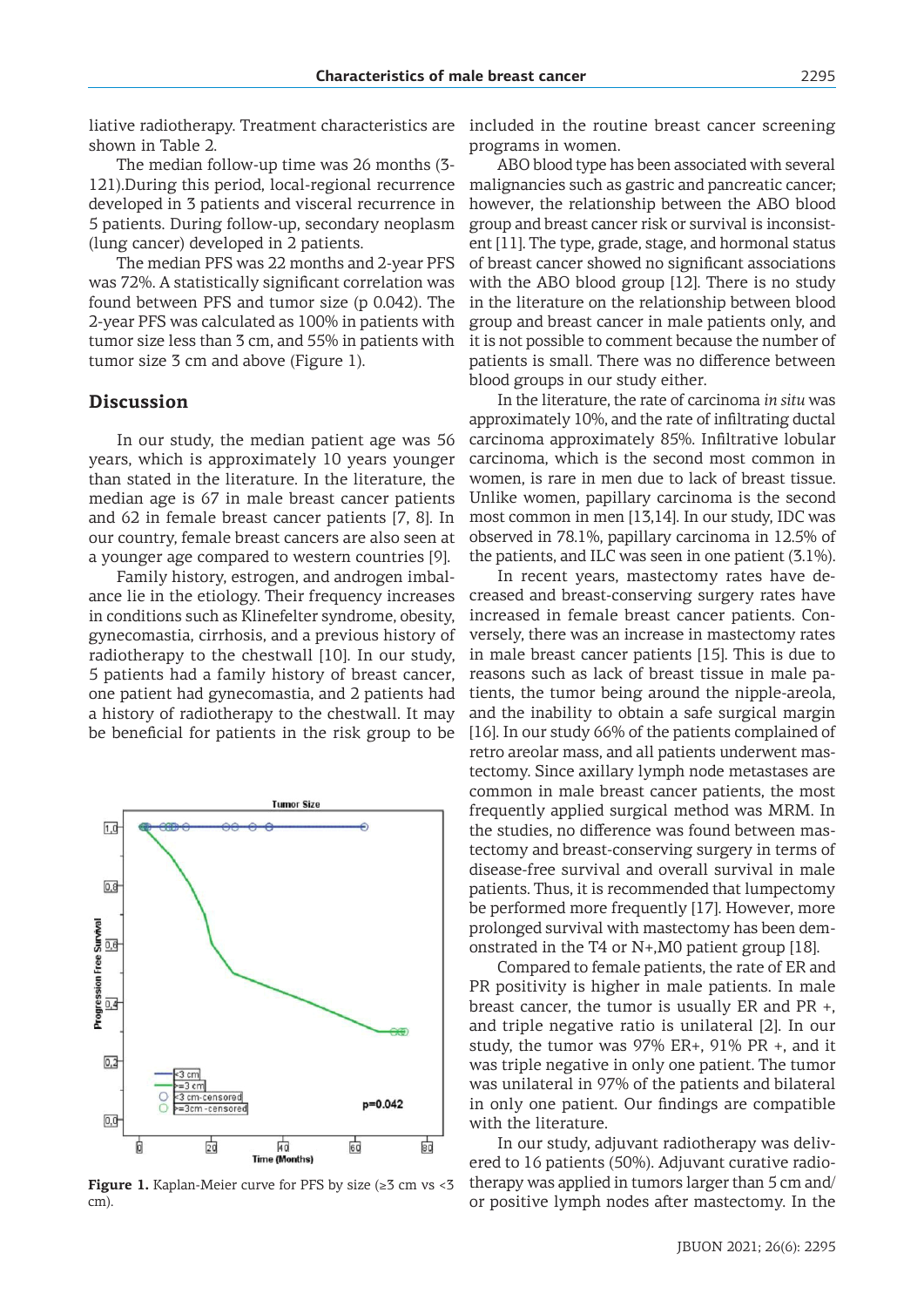literature, adjuvant radiotherapy is recommended recurrence developed in 3 patients and visceral rein tumors larger than 5 cm and/or positive lymph nodes in the presence of other risk factors such as early age, high tumor grade, LVI, extranodal extension, and positive surgical margins [19, 20]. There was an increased survival in male breast cancer patients with T4 or N+,M0 with radiotherapy in the National Cancer Institute's Surveillance Epidemiology and End Results (SEER) database [21]. There are also studies showing that disease-free survival is increased with adjuvant radiotherapy [22]. Some of the studies are showing that there is no increase in survival with additional radiotherapy in older women with early-stage ER+ tumors undergoing breast-conserving surgery and endocrine treatment [23]. However, due to lack of compliance with endocrine therapy and differences in tumor biology in male breast cancer patients, this situation is uncertain, and radiotherapy is more effective in elderly male patients than elderly females [15].

The role of neoadjuvant chemotherapy in male breast cancer patients is unclear. Neoadjuvant chemotherapy was not applied to any patient in our study. Adjuvant chemotherapy was administered to 13 patients (40.6%), while chemotherapy was given to 6 patients (18.8%) due to metastatic disease. Yadav et al found increased survival with chemotherapy in stage 2 and 3 patients. No increase in survival was found in stage 1 patients. Adjuvant chemotherapy schemes were also created based on studies on female patients [15].

Since most male breast cancers are ER+, adjuvant endocrine therapy is usually applied. Men with hormone receptor-positive breast cancer candidates for adjuvant endocrine therapy should be offered tamoxifen [24]. In our study, tamoxifen was applied to 31 patients (97%). Studies are showing increased survival with tamoxifen use in ER+ male breast cancer patients [25,26]. However, approximately 20% of male patients interrupt the treatment due to side effects that reduce the quality of life, such as decreased libido [27].

In our study, the median follow-up time was 26 months (3-121). During this period, local-regional currence in 5 patients. During follow-up, secondary neoplasm (lung cancer) developed in 2 patients. The median PFS was 22 months, 2-year PFS was 72%. A statistically significant correlation was found between PFS and tumor size (p 0.042). The 2-year PFS was calculated as 100% in patients with tumor size less than 3 cm, and 55% in patients with tumor size 3 cm and above. There are studies in the literature exploring the effect of age , tumor size, molecular subtype, axillary lymph node involvement, and tumor grade on overall survival [10,15,28,29]. However, there are very few studies on prognostic predictors for PFS. Many studies have shown that male patients have lower survival than female patients [6].This is due to the fact that screening programs that are routine for women are not applied to men. However, most male breast cancer patients have a history of other comorbid diseases and/or secondary cancer, and these patients die from other diseases more frequently than women. In our study, lung cancer developed in 2 patients during follow-up, and therefore, they died.

The limitations of our study are that it is a single-center, retrospective study with a small number of patients. Our median follow-up period is also 26 months, which is shorter when compared to similar studies in the literature [28-31]. Since our followup period was short, we could not evaluate overall survival and disease-specific overall survival.

In conclusion, patients in this study were younger compared to Western series. Apart from this, the patients were compatible with the literature in terms of clinicopathological and treatment features. Tumor size  $(\geq 3cm)$  was found to be a prognostic factor affecting progression-free survival. The application of routine screening programs in female breast cancers to risky groups in male patients has prognostic importance.

# **Conflict of interests**

The authors declare no conflict of interests.

## **References**

- 1. Anderson WF, Jatoi I, Tse J, Rosenberg PS. Male breast cancer: a population-based comparison with female breast cancer. J Clin Oncol 2010;28:232.
- 2. Liu N, Johnson KJ, Ma CX. Male breast cancer: an updated surveillance, epidemiology, and end results data analysis. Clin Breast Cancer 2018;18:e997-e1002.
- 3. Cardoso F, Bartlett J, Slaets L et al. Characterization

of male breast cancer: results of the EORTC 10085/ TBCRC/BIG/NABCG International Male Breast Cancer Program. Ann Oncol 2018;29:405-17.

- 4. Donegan WL, Redlich PN, Lang PJ, Gall MT. Carcinoma of the breast in males: a multiinstitutional survey. Cancer 1998;83:498-509.
- 5. Giordano SH, Cohen DS, Buzdar AU, Perkins G, Horto-